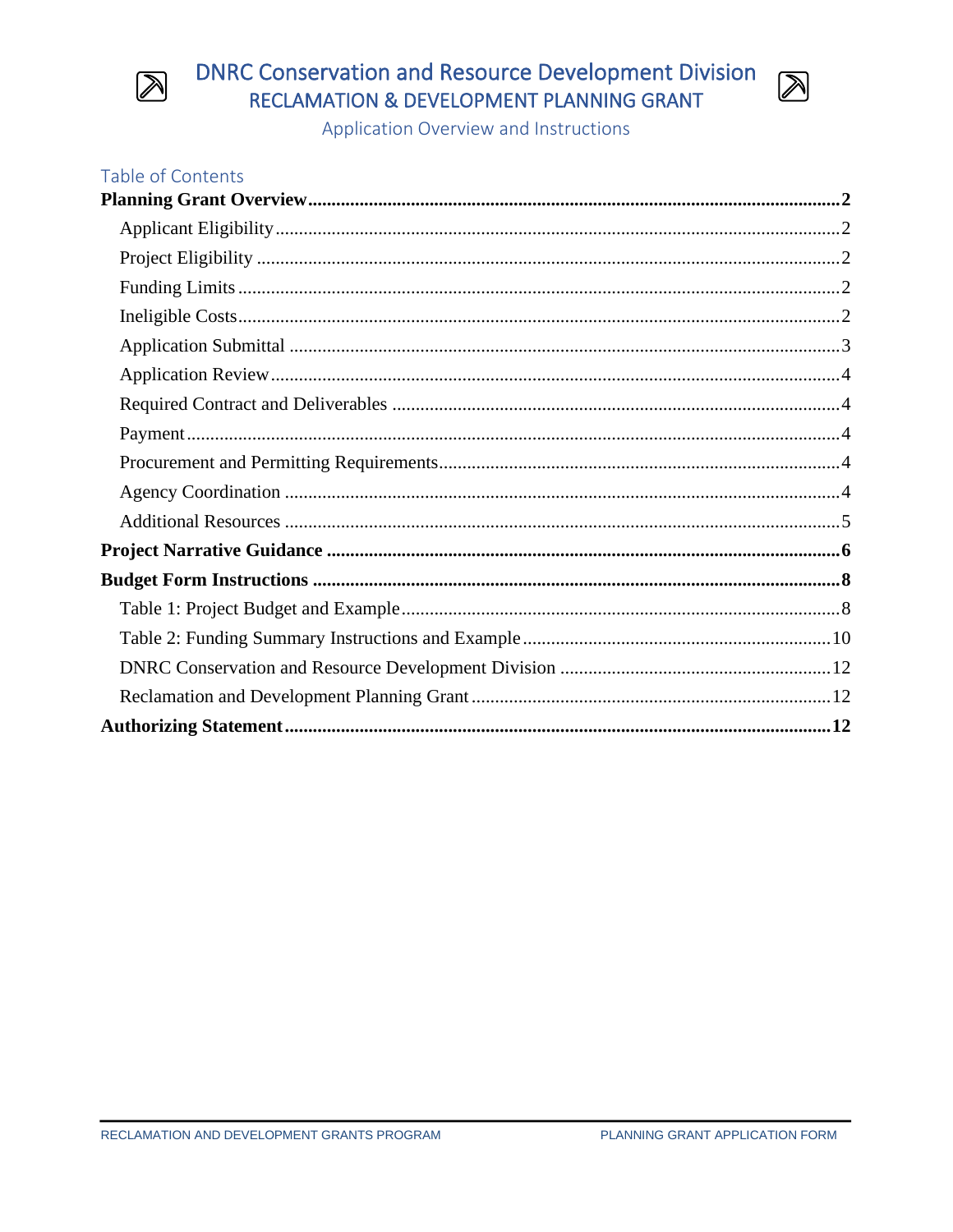# <span id="page-1-0"></span>Planning Grant Overview

The Montana Department of Natural Resources and Conservation (DNRC) manages the Reclamation and Development Grants Program (RDGP) to fund projects that indemnify the people of the state for the effects of mineral development on public resources and that meet other crucial needs to protect Montana's environment. Crucial state need projects must serve the public interest and the total environment of the citizens of Montana. The purposes of the reclamation and development grants program are to:

- (a) repair, reclaim, and mitigate environmental damage to public resources from nonrenewable resource extraction; and,
- (b) develop and ensure the quality of public resources for the benefit of all Montanans.

The purpose of the RDGP planning grant program is to assist local governments with planning and preparation for these types of projects.

## <span id="page-1-1"></span>Applicant Eligibility

Reclamation and Development Grants Program planning grants are available to city, county, or other local political subdivisions or Tribal governments within the state. Federal agencies, private corporations, non-profits and individuals are ineligible to receive RDGP planning grant funding.

# <span id="page-1-2"></span>Project Eligibility

Proposed planning grants must plan for projects that will provide benefits in one of two categories:

- 1. Mineral development reclamation projects must:
	- o Reclaim land, water or other resources adversely affected by mineral development; or
	- o Mitigate damage to public resources caused by mineral development; or
	- o Research, demonstrate, or provide technical assistance to promote the wise use of Montana minerals; or
	- o Investigate and remediate sites where hazardous wastes or regulated substances threaten public health or the environment; or
	- $\circ$  Research to assess existing or potential environmental damage resulting from mineral development.
- 2. Crucial state need: Projects that meet a crucial state need must prevent or eliminate severe and unacceptable damage to natural resources or capture extraordinary public benefit that would otherwise be lost. They must have a regional or statewide importance. Public benefit from implementation of this type of project must directly relate to natural resources.

Planning grant activities may include, but are not limited to, (1) problem analysis, (2) feasibility or design studies, (3) environmental monitoring, (4) remedial action plans or implementation, (5) technology demonstration, (6) research, (7) site assessment, or (8) other related actions that lead to cleanup of contamination, mitigation of damage, or protection of Montana's environment.

# <span id="page-1-3"></span>Funding Limits

Grants may be awarded for any amount up to \$50,000, depending on the intended planning activities. Applicants must demonstrate that funding is not available through other reasonable sources. Matching funds are not required, but applications will be evaluated on the amount of match funding. Match funds may be in-kind contributions. An applicant may submit planning grant applications for more than one project.

# <span id="page-1-4"></span>Ineligible Costs

Projects that will relieve a liable party or include work on an actively permitted site are not eligible.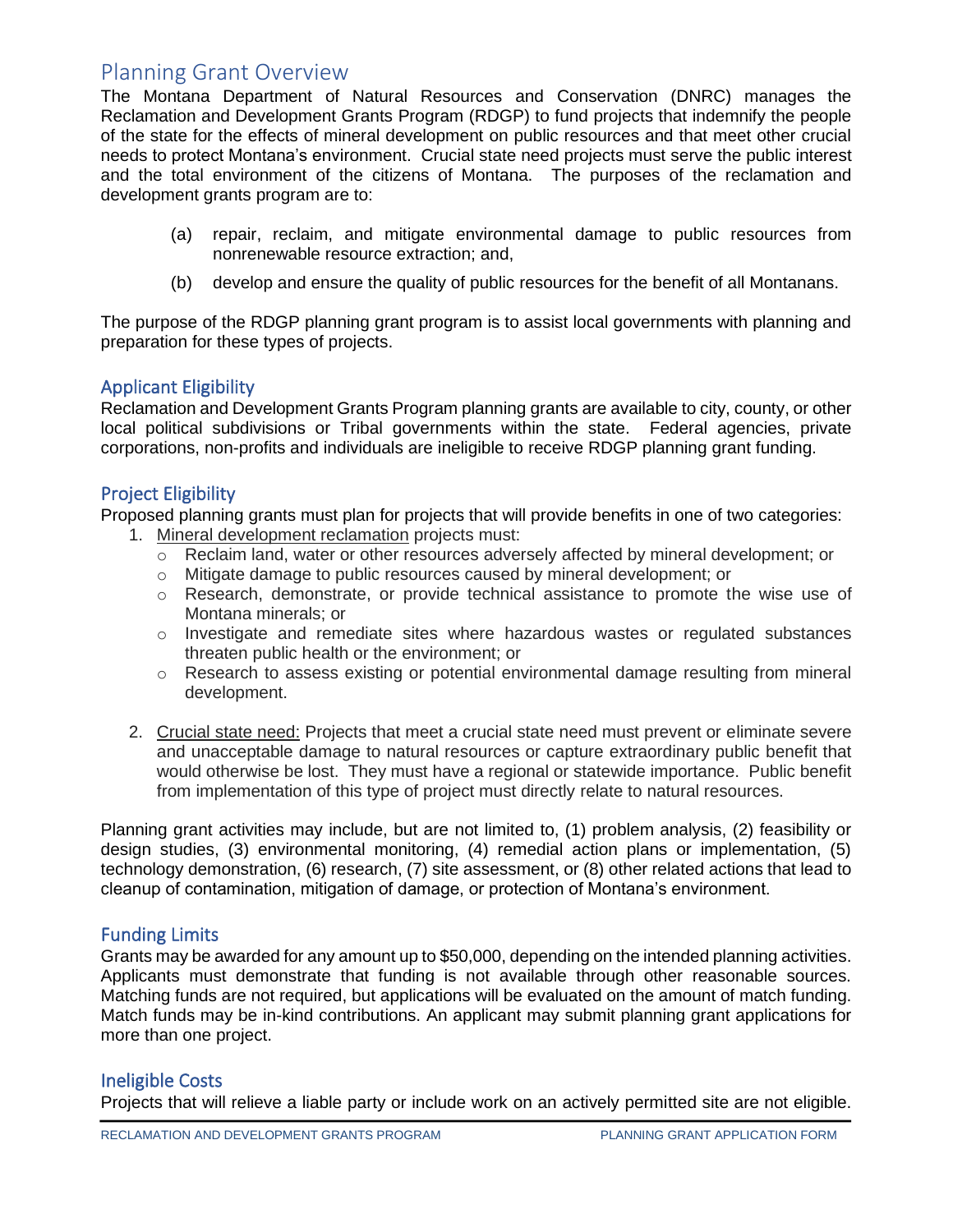The following tasks are ineligible for planning grant funds:

- Activities outside of the scope of work including salaries/wages, travel, conferences and other expenses not directly related to the project
- Costs incurred outside of the contract term
- Routine maintenance and operation, as well as tasks that are programmatic in nature
- Administrative costs greater than 5% of the total project cost
- Food and beverages for meetings
- Indirect Costs (example: facilities and administration)

## <span id="page-2-0"></span>Application Submittal

The Reclamation and Development Grants Program is using the State of Montana grant application and tracking database on Submittable at [grants.dnrc.mt.gov.](https://grants.dnrc.mt.gov/) Applications will not be accepted by email or mail.

The complete application form and instructions are available electronically on the DNRC website at: [http://dnrc.mt.gov/divisions/cardd/resource-development/reclamation-and-development-grants](http://dnrc.mt.gov/divisions/cardd/resource-development/reclamation-and-development-grants-program/reclamation-and-development-planning-grants-program)[program/reclamation-and-development-planning-grants-program](http://dnrc.mt.gov/divisions/cardd/resource-development/reclamation-and-development-grants-program/reclamation-and-development-planning-grants-program) or by contacting DNRC.

### Submittal Instructions

Grant application must be completed at [grants.dnrc.mt.gov.](https://grants.dnrc.mt.gov/) The following items will be attached to the online application:

- Project Narrative uploaded as a Word or PDF document.
- Project budget tables 1 and 2 uploaded as PDF documents (PDF only)
- Project location map, either uploaded as attachment or included in the project narrative.
- Other attachments, such as letters of support or other project documentation.
- Project Budget, uploaded as an attachment
- Signed authorizing statement, uploaded as attachment or mailed to DNRC
- Environmental Checklist, uploaded as attachment

Please contact Heidi Anderson Folnagy with any questions on the grant and application process or for technical support.

### **Contact Information**

Heidi Anderson Folnagy, RDG Program Manager Department of Natural Resources and Conservation P.O. Box 201601 Helena, MT 59620-1601 (406) 444-6691 [handersonfolnagy@mt.gov](mailto:hfolnagy@mt.gov)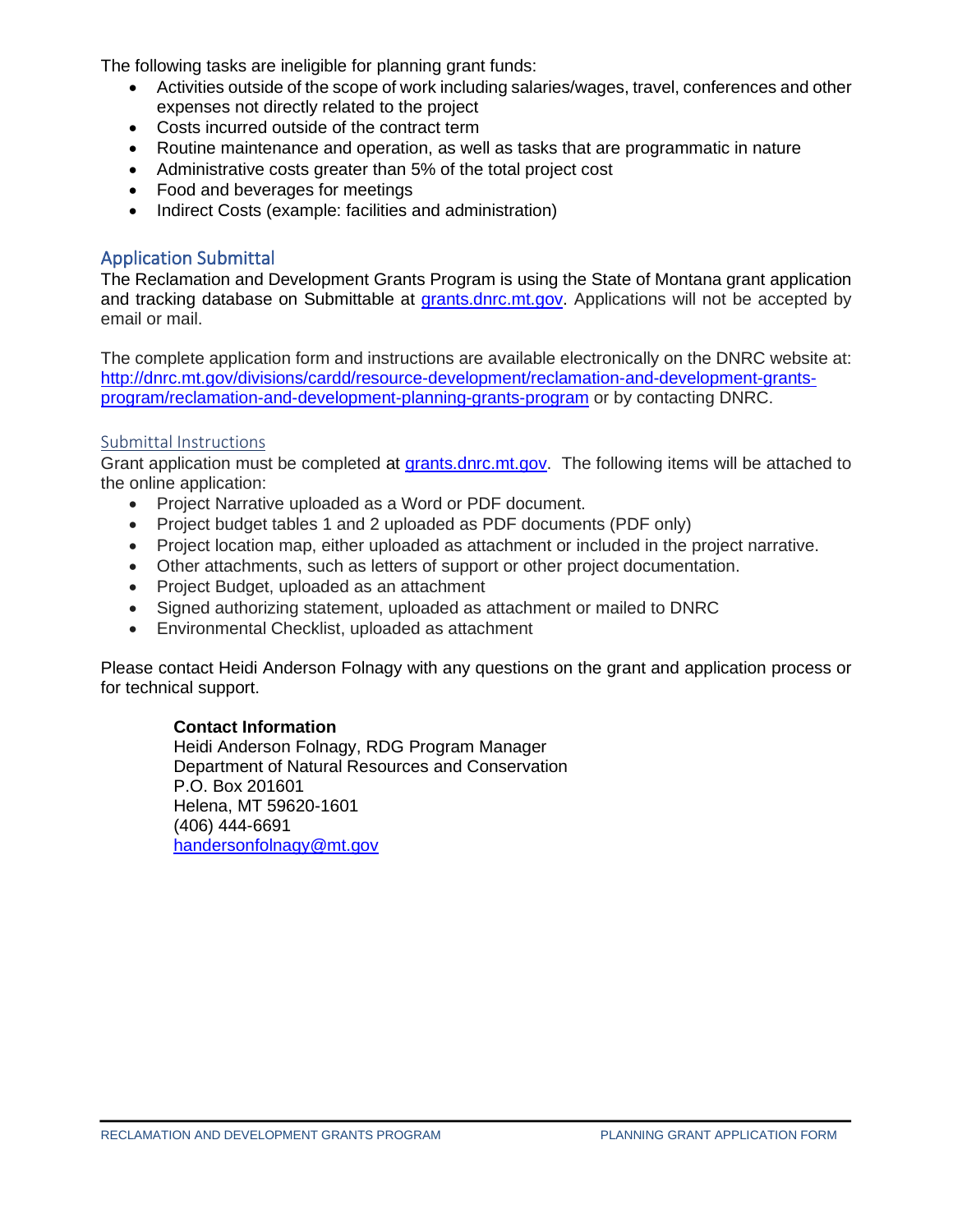# <span id="page-3-0"></span>Application Review

DNRC will review and rank the applications after they have been received. Review and ranking methodology for the planning grants is patterned after and conducted similar to the RDGP project grant applications. Criteria for review include:

- Degree to which the project will provide public and natural resource benefits (40 pts)
- Degree of need and urgency of the project (15 pts)
- Technical design (scope of work and schedule) (15 pts)
- Budget and cost effectiveness of the project (10 pts)
- Degree of local support and commitment of partners (5 pts)
- Degree to which the applicant evidences the ability to implement the planning project (10 pts)
- Ability of the planning activities to lead to a larger project (5 pts)

DNRC will also take into consideration any issues with current or past project and availability of funding.

## <span id="page-3-1"></span>Required Contract and Deliverables

Upon award of a planning grant, the grantee must enter into a grant agreement with DNRC. Under terms of the agreement, the grantee must submit quarterly progress reports and a final report of planning grant activities.

Progress reports must include project activities during the reporting period, costs incurred (including match), funds remaining, anticipated activities during the next reporting period, and expected changes in scope, schedule or budget. Reported project costs must include those funded by the Project Sponsor and matching funds. Progress reports are required with each reimbursement request or on a quarterly basis, whichever occurs sooner.

### <span id="page-3-2"></span>Payment

The grant agreement will not be effective until signed and dated by representatives of the DNRC and the grantee. **Expenses incurred before the grant agreement becomes effective will not be reimbursed**.

DNRC will reimburse up to 90 percent of the contracted amount upon receipt and approval of requests for payment, supporting documentation, and accompanying progress reports. The grantee will receive the final payment based on the total of actual costs submitted, not to exceed the total contracted amount, and upon delivery of a final report and a final invoice.

### <span id="page-3-3"></span>Procurement and Permitting Requirements

Grantees agree to comply with all relevant procurement and contracting requirements related to work performed under DNRC grant agreements. In some cases, DNRC retains the right to approve subcontracts.

Grantees are responsible for obtaining all necessary local, state, and federal permits for the completion of projects approved for funding through the RDG Grant Program. Landowner permission must be secured for projects on private land before contracting.

### <span id="page-3-4"></span>Agency Coordination

For all proposed projects regulated, or likely to be regulated, in some capacity by the Montana Department of Environmental Quality (DEQ), planning grant applicants must submit with the application a letter from an authorized DEQ official confirming support for the project.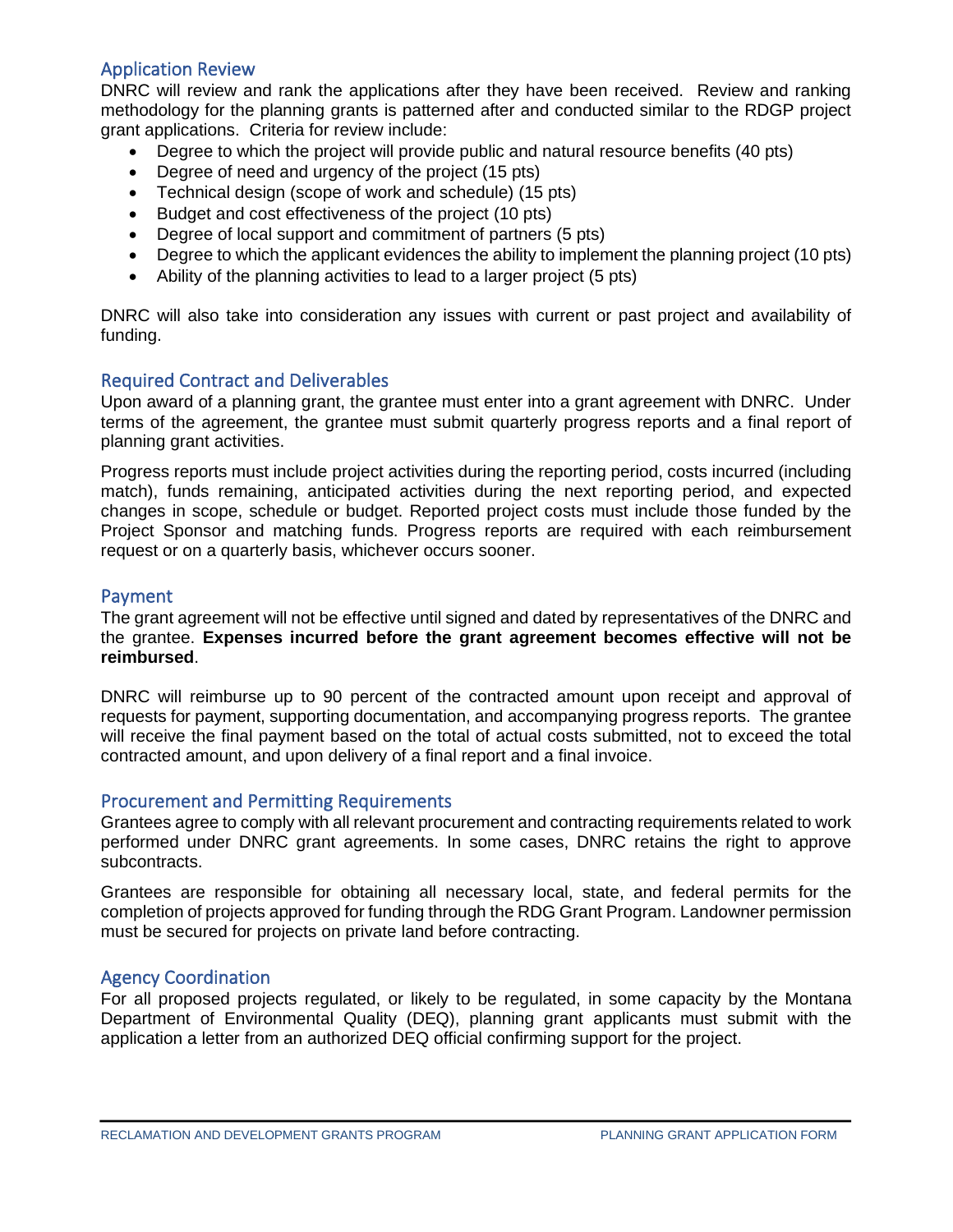# <span id="page-4-0"></span>Additional Resources

Resources for applicants and grantees, including FAQs, grant writing webinars, and report templates can be found on the DNRC website: [http://dnrc.mt.gov/divisions/cardd/resource](http://dnrc.mt.gov/divisions/cardd/resource-development/resources-and-training)[development/resources-and-training](http://dnrc.mt.gov/divisions/cardd/resource-development/resources-and-training)

Helpful Tips for Preparing Applications

- $\checkmark$  Make sure your agency and project are eligible for funding.
- $\checkmark$  Start early. Give yourself plenty of time to write the application.
- $\checkmark$  Develop a clear idea and approach for the project and clearly identify the final product.
- $\checkmark$  Make sure the budget is clearly tied to the activities/tasks and objectives outlined in the application.
- $\checkmark$  Show how amounts in each of the budget line items were calculated.
- $\checkmark$  Make sure the bulk of the grant addresses the ranking criteria.
- $\checkmark$  All basic information requested in the grant application should be provided in the main application text, not in the appendices. Appendices should provide supporting information but not serve as the primary source of that information. If critical information is buried in the appendices, it might not receive due consideration in the grant evaluation.
- $\checkmark$  Make sure to include sufficient time and money for project reporting to DNRC.
- $\checkmark$  Talk to staff in the Reclamation and Development Grants Program and experts in the project field.
- ✓ Develop and document support from agencies or groups that will benefit from your project or provide access to the project site.
- $\checkmark$  For projects that repair, reclaim or mitigate environmental damage, make sure that the project is coordinated with appropriate regulatory jurisdictions before application submittal.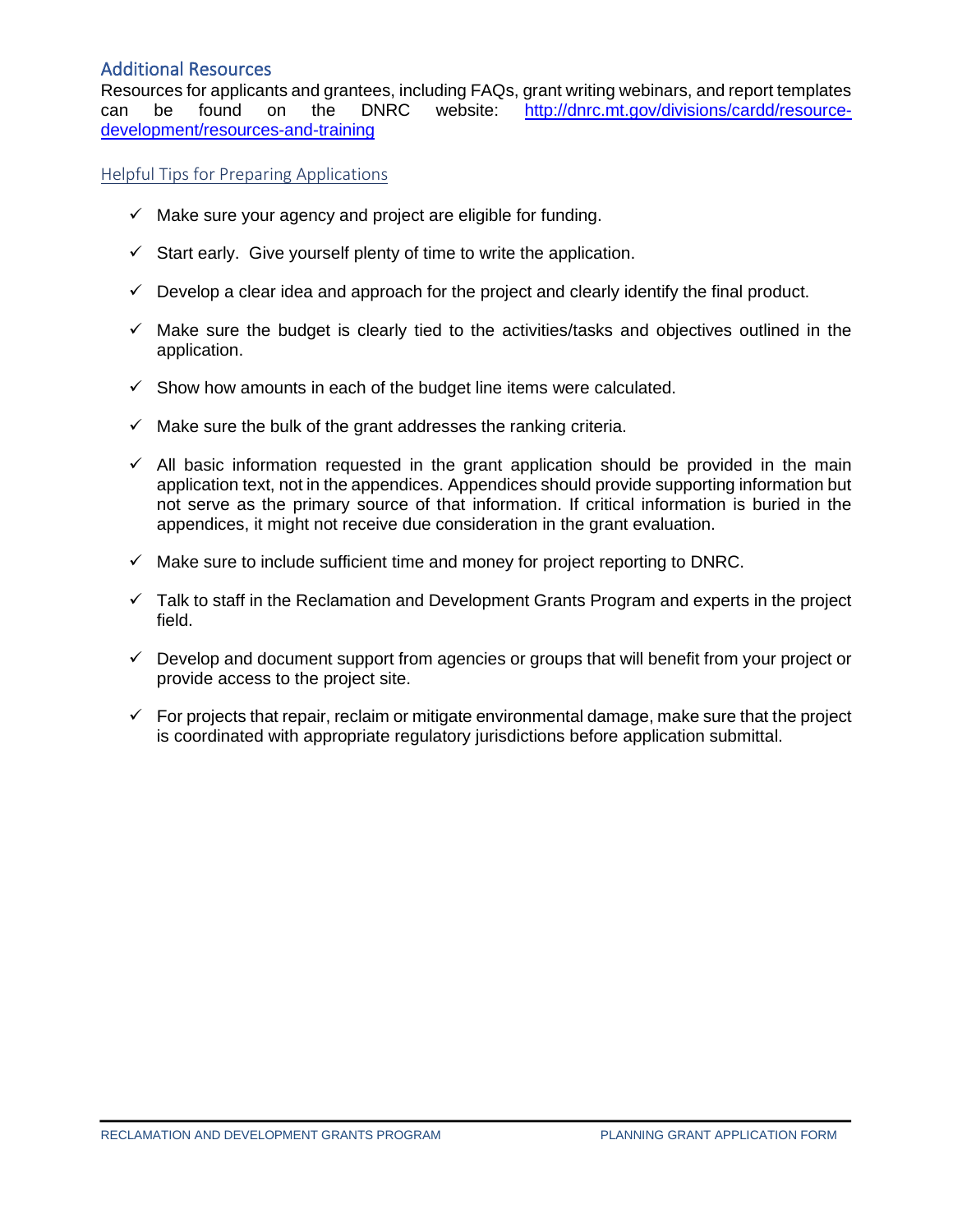# Project Narrative Guidance

<span id="page-5-0"></span>**Planning Grant Narrative Instructions:** Complete the planning grant narrative below and attach to your application on [grants.dnrc.mt.gov](https://grants.dnrc.mt.gov/)

#### **Planning Grant Narrative**

Provide a narrative that explains each of the items below.

#### **1. Project Purpose and Scope of Work**

- A. Give a brief history and description of the problem that prompted the need for this planning grant. Explain the planning grant project goals and objectives.
- B. List and describe each of the project tasks and deliverables necessary to attain the project goals and objectives and show project success. Please use the same tasks when building the project budget.
- C. For crucial state need projects, please describe the regional or statewide natural resource benefits of the project.

#### **2. Project Schedule**

Provide a project schedule including a start and end date. Include a start and end date for each of the project tasks.

#### **3. Project Budget**

- A. [Download and fill out budget tables 1 and 2.](http://dnrc.mt.gov/divisions/cardd/docs/rdg-docs/rdg-application-instructions/planning-grant-instructions) Attach budget tables on [grants.dnrc.mt.gov.](https://grants.dnrc.mt.gov/) Please match the budget tasks on the budget tables to the tasks described in your project purpose and scope (above). Additional instructions and examples below.
- B. Provide a short narrative that summarizes the available funding, how costs for the project were derived, and the need for RDG funding.

For consulting services include estimated personnel rates, estimated hours per task, and estimated cost of materials and other direct costs such as travel. If the applicant plans to perform project activities using its own employees then list salaries and wages, key personnel, supplies and materials, communications, travel, and other. Identify source of match funding. Match funds may include in-kind contributions.

#### **4. Project Grant Expectation**

Planning grants are intended to fund activities that will plan for larger projects.

- How will the activities from the planning grant lead to a reclamation project?
- Describe the expected natural resource benefits from the final project (how will the project repair, reclaim, or mitigate environmental damage to natural resources?)

#### **5. Project Coordination**

List participating partners and collaborators with defined roles and provide a description of experience and local support for project

#### **6. Project Management**

Provide a short narrative highlighting the project management and organization capability

- how the project will be administered
- the skills, qualifications, and experience of the project manager, key personnel, etc.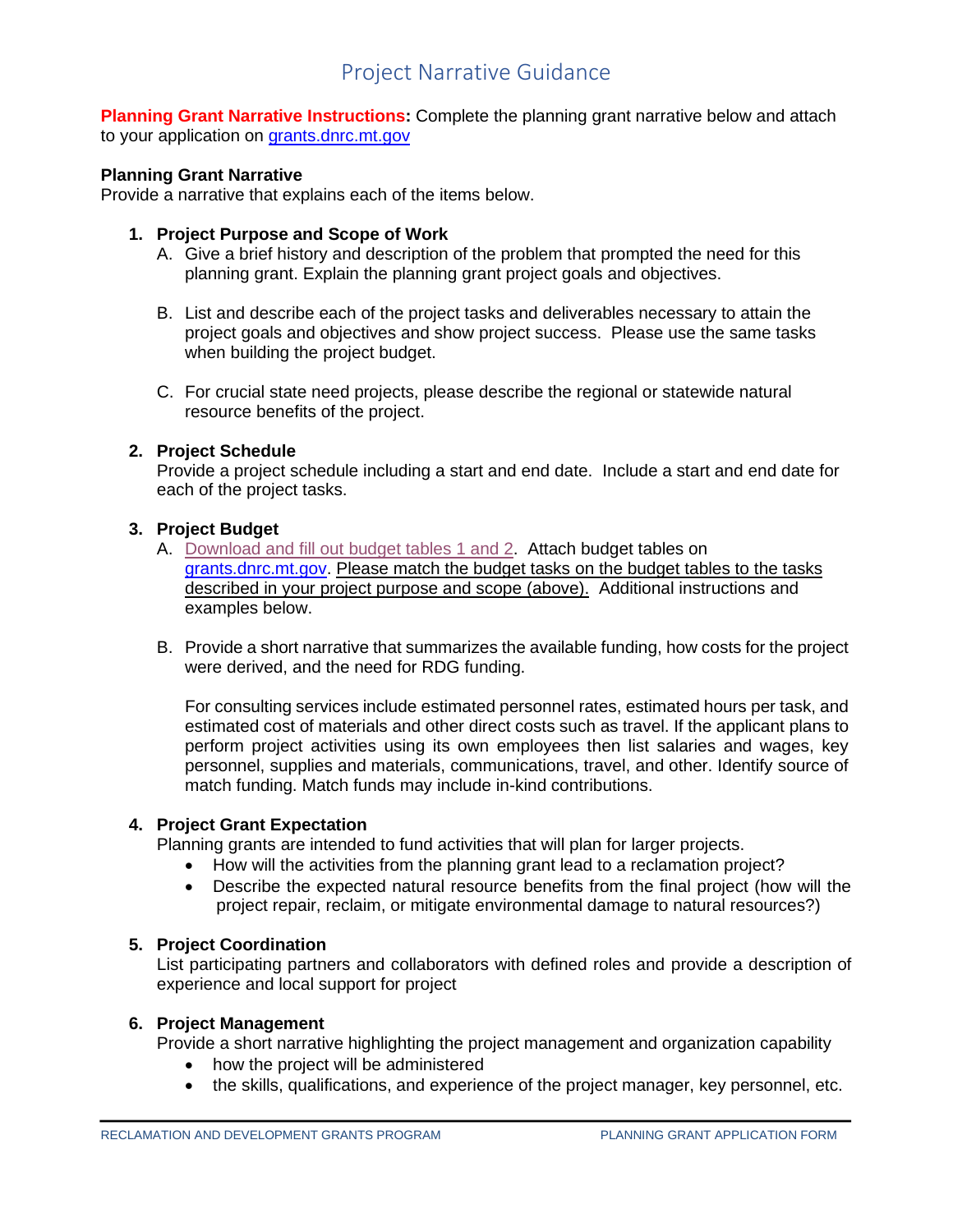• identify the procurement policy that will be used for acquiring services or supplies

## 7. **Other Information**

Include any other relevant information that may be useful in determining the feasibility or success of the project. This may include, but is not limited to:

- regulatory issues, if applicable
- permits and/or landowner permissions needed
- letters of support
- You may attach additional files to your application on [grants.dnrc.mt.gov.](https://grants.dnrc.mt.gov/)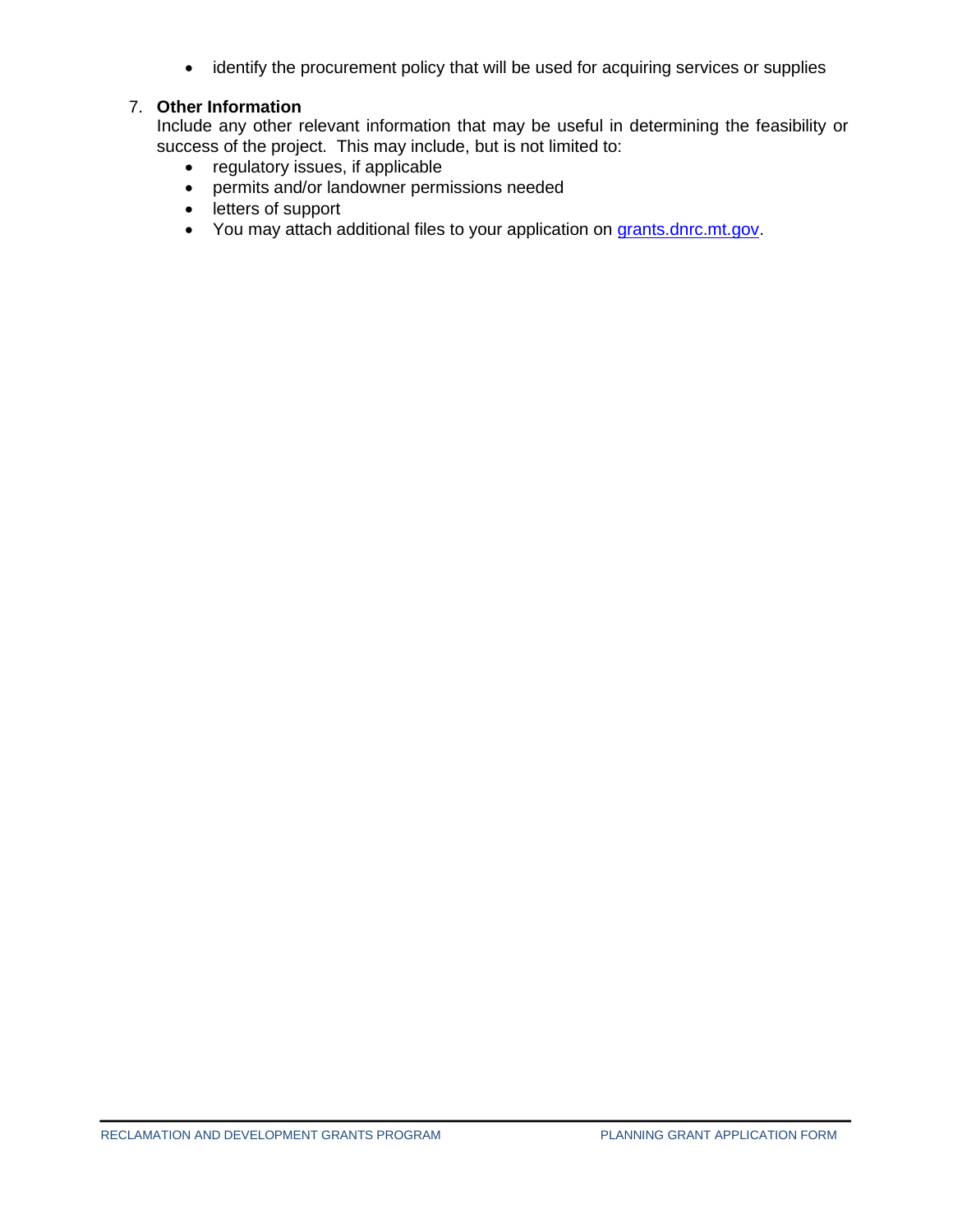# Budget Form Instructions

**Budget Instructions:** Please see the instructions and example budget tables below. [Download the budget tables here.](http://dnrc.mt.gov/divisions/cardd/docs/rdg-docs/rdg-application-instructions/planning-grant-instructions) Fill out the blue boxes on the forms. Leave blank any unneeded boxes. Save the completed budget tables to your computer and upload them to [grants.dnrc.mt.gov.](https://grants.dnrc.mt.gov/)

*IMPORTANT*: Please match the budget tasks below to the tasks described in the Planning Grant Narrative: B. Project Purpose and Scope of Work.

# Table 1: Project Budget and Example

<span id="page-7-1"></span><span id="page-7-0"></span>

|                             | <b>Project Tasks</b>                                                                  | <b>RDG Grant</b><br><b>Funds</b>                                                                                                            | <b>Match Fund</b><br><b>Amount</b>                                                                                                                                                 | <b>Match Funding Source(s)</b>                                                            | <b>Total</b>                                                        |
|-----------------------------|---------------------------------------------------------------------------------------|---------------------------------------------------------------------------------------------------------------------------------------------|------------------------------------------------------------------------------------------------------------------------------------------------------------------------------------|-------------------------------------------------------------------------------------------|---------------------------------------------------------------------|
| Task 1:                     | Project tasks identified here must match<br>the project tasks identified in the scope | Give the amount<br>of RDG Funds                                                                                                             | Give the amount<br>of Match Funds                                                                                                                                                  | Identify all sources of match funding for each<br>task. The sources named here must match | This is the total<br>for each task<br>(RDG + Match<br>amount). This |
| Task 2:                     | of work in the project narrative.                                                     | for each task.                                                                                                                              | for each task.<br>Enter one                                                                                                                                                        | the sources identified in Table 2.                                                        |                                                                     |
| Task 3:                     |                                                                                       |                                                                                                                                             | amount that this<br>the total of all                                                                                                                                               |                                                                                           | will calculate for<br>you.                                          |
| Task 4:                     |                                                                                       |                                                                                                                                             | other funding<br>sources for each                                                                                                                                                  |                                                                                           |                                                                     |
| Task 5:                     |                                                                                       |                                                                                                                                             | task.                                                                                                                                                                              |                                                                                           |                                                                     |
| Task 6:                     |                                                                                       |                                                                                                                                             |                                                                                                                                                                                    |                                                                                           |                                                                     |
| Task 7:                     |                                                                                       |                                                                                                                                             |                                                                                                                                                                                    |                                                                                           |                                                                     |
| Task 8:                     |                                                                                       |                                                                                                                                             |                                                                                                                                                                                    |                                                                                           |                                                                     |
| Task 9:                     |                                                                                       |                                                                                                                                             |                                                                                                                                                                                    |                                                                                           |                                                                     |
| <b>Task 10:</b>             |                                                                                       |                                                                                                                                             |                                                                                                                                                                                    |                                                                                           |                                                                     |
| <b>Grant Administration</b> |                                                                                       |                                                                                                                                             |                                                                                                                                                                                    |                                                                                           |                                                                     |
|                             | <b>Total</b>                                                                          | <b>Total of RDG</b><br>Funds. This will<br>calculate for you.<br><b>THIS MUST</b><br><b>MATCH THE</b><br><b>APPLICATION</b><br>and Table 2. | <b>Total of Match</b><br><b>Funds (Other</b><br><b>Funding</b><br>Sources). This<br>will calculate for<br>you. THIS MUST<br><b>MATCH THE</b><br><b>APPLICATION</b><br>and Table 2. |                                                                                           |                                                                     |

### **INSTRUCTIONS Table 1: Project Budget**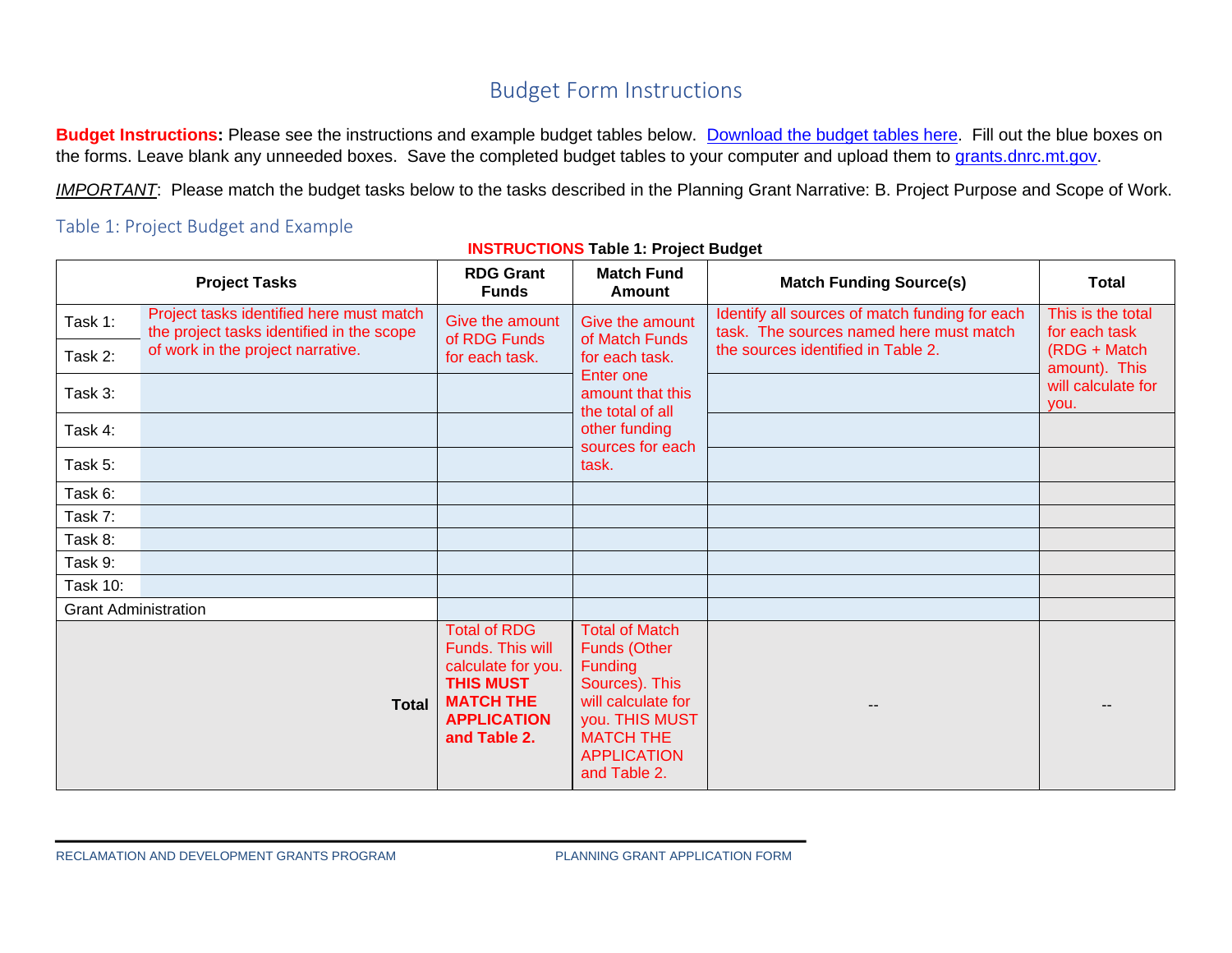| <b>EXAMPLE Table 1: Project Budget</b> |                                                          |                                  |                                    |                                |              |  |
|----------------------------------------|----------------------------------------------------------|----------------------------------|------------------------------------|--------------------------------|--------------|--|
|                                        | <b>Project Tasks</b>                                     | <b>RDG Grant</b><br><b>Funds</b> | <b>Match Fund</b><br><b>Amount</b> | <b>Match Funding Source(s)</b> | <b>Total</b> |  |
| Task 1:                                | Site Characterization                                    | \$8,598.00                       | \$11,026.00                        | USFS, DEQ, MT FWP              | \$19,624.00  |  |
| Task 2:                                | Aerial Topographic Survey                                | \$28,000.00                      | \$0.00                             |                                | \$28,000.00  |  |
| Task 3:                                | Geophysical Investigation<br><b>Alternative Analysis</b> | \$2,400.00                       | \$1,985.00                         | <b>USFS</b>                    | \$4,385.00   |  |
| Task 4:                                | <b>Project Management</b>                                | \$2,264.00                       | \$0.00                             |                                | \$2,264.00   |  |
| Task 5:                                |                                                          |                                  |                                    |                                | \$0.00       |  |
| Task 6:                                |                                                          |                                  |                                    |                                | \$0.00       |  |
| Task 7:                                |                                                          |                                  |                                    |                                | \$0.00       |  |
| Task 8:                                |                                                          |                                  |                                    |                                | \$0.00       |  |
| Task 9:                                |                                                          |                                  |                                    |                                | \$0.00       |  |
| <b>Task 10:</b>                        |                                                          |                                  |                                    |                                | \$0.00       |  |
|                                        | <b>Grant Administration</b>                              | \$1,238.00                       | \$0.00                             |                                | \$1,238.00   |  |
|                                        | <b>Total</b>                                             | \$42,500.00                      | \$13,011.00                        | --                             | \$55,511.00  |  |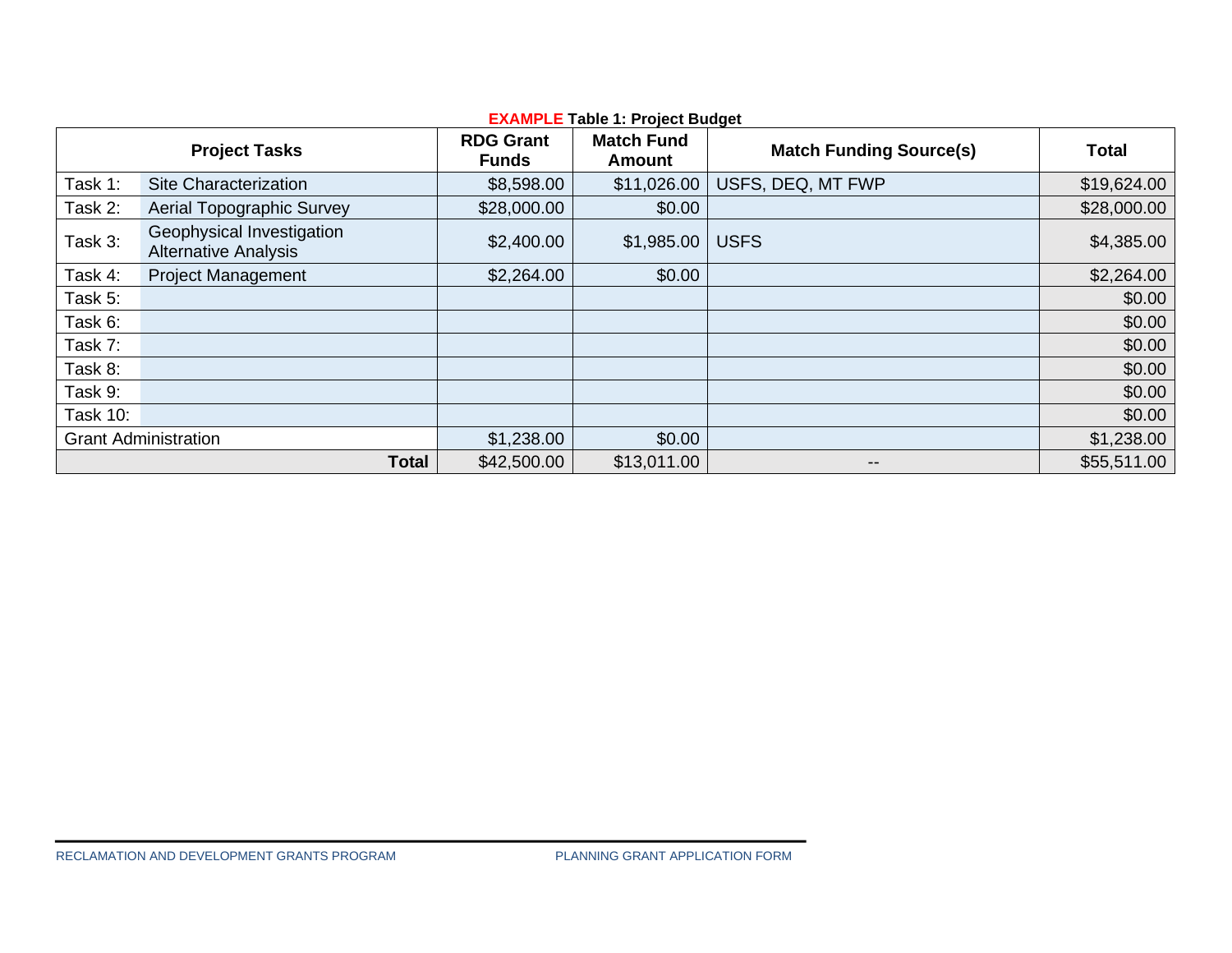<span id="page-9-0"></span>

| <b>INOTINOOTIONO</b> TADIC 2. Fanality Odifilial y<br><b>Proposed Funding Summary</b>                                     |                                                                                                                                                                                                 |                                                                          |                                                                                                                                                                                                                                                                                                                                                                                                                                                                                                                                                                                                                                                                                                                                                                                          |                           |  |  |  |
|---------------------------------------------------------------------------------------------------------------------------|-------------------------------------------------------------------------------------------------------------------------------------------------------------------------------------------------|--------------------------------------------------------------------------|------------------------------------------------------------------------------------------------------------------------------------------------------------------------------------------------------------------------------------------------------------------------------------------------------------------------------------------------------------------------------------------------------------------------------------------------------------------------------------------------------------------------------------------------------------------------------------------------------------------------------------------------------------------------------------------------------------------------------------------------------------------------------------------|---------------------------|--|--|--|
| <b>Type of Fund</b><br><b>Status of Commitment</b><br><b>Date of Commitment</b><br><b>Funding Source</b><br><b>Amount</b> |                                                                                                                                                                                                 |                                                                          |                                                                                                                                                                                                                                                                                                                                                                                                                                                                                                                                                                                                                                                                                                                                                                                          |                           |  |  |  |
| <b>RDG Grant Request</b>                                                                                                  | <b>Enter amount of RDG</b><br>grant requested in THIS<br><b>APPLICATION.</b>                                                                                                                    | Grant                                                                    |                                                                                                                                                                                                                                                                                                                                                                                                                                                                                                                                                                                                                                                                                                                                                                                          |                           |  |  |  |
| <b>Other Funding Sources (Match)</b>                                                                                      | Amount                                                                                                                                                                                          | <b>Type of Fund</b>                                                      | <b>Status of Commitment</b>                                                                                                                                                                                                                                                                                                                                                                                                                                                                                                                                                                                                                                                                                                                                                              | <b>Date of Commitment</b> |  |  |  |
| Specify Funding Agency and Program Title for<br>each funding source.                                                      | Fill in the amount of the<br>other funding sources that<br>will be used as match for<br>the project.                                                                                            | Identify the type of<br>funding: grant,<br>loan, cash, in-kind,<br>other | Indicate in the STATUS OF COMMITMENT<br>Column if the funds are (pick one of the following):<br>No Contact - No contact has yet been made<br>with the funding source;<br>Discussed/Not Applied - Project has been<br>discussed with the funding source, but no<br>application has been submitted. Briefly<br>describe in the budget justification the<br>likelihood of obtaining the funds;<br>Funds Committed - Funds have been<br>committed by the funding source. Enter the<br>date of commitment for those funds in the<br>Date of Commitment Column.<br>Application Submitted - An application has<br>been submitted, but funding has not yet been<br>awarded. Briefly describe status of<br>application. Enter the date of application<br>submitted for those funds in the Date of |                           |  |  |  |
| Leave blank any funding sources not needed and<br>unused rows.                                                            |                                                                                                                                                                                                 |                                                                          |                                                                                                                                                                                                                                                                                                                                                                                                                                                                                                                                                                                                                                                                                                                                                                                          |                           |  |  |  |
| <b>Subtotal Other Funding Sources</b>                                                                                     | <b>Subtotal of Other Funding</b><br>Sources - This will<br>calculate for you. THIS<br><b>MUST MATCH THE</b><br>APPLICATION.                                                                     |                                                                          | Commitment column.                                                                                                                                                                                                                                                                                                                                                                                                                                                                                                                                                                                                                                                                                                                                                                       |                           |  |  |  |
| <b>Project Total</b>                                                                                                      | <b>Total Project Cost is the</b><br>sum of the RDG Planning<br>Grant and the subtotal of<br>the Match Funding. This<br>will calculate for you.<br><b>THIS MUST MATCH</b><br><b>APPLICATION.</b> |                                                                          |                                                                                                                                                                                                                                                                                                                                                                                                                                                                                                                                                                                                                                                                                                                                                                                          |                           |  |  |  |

#### **INSTRUCTIONS Table 2: Funding Summary**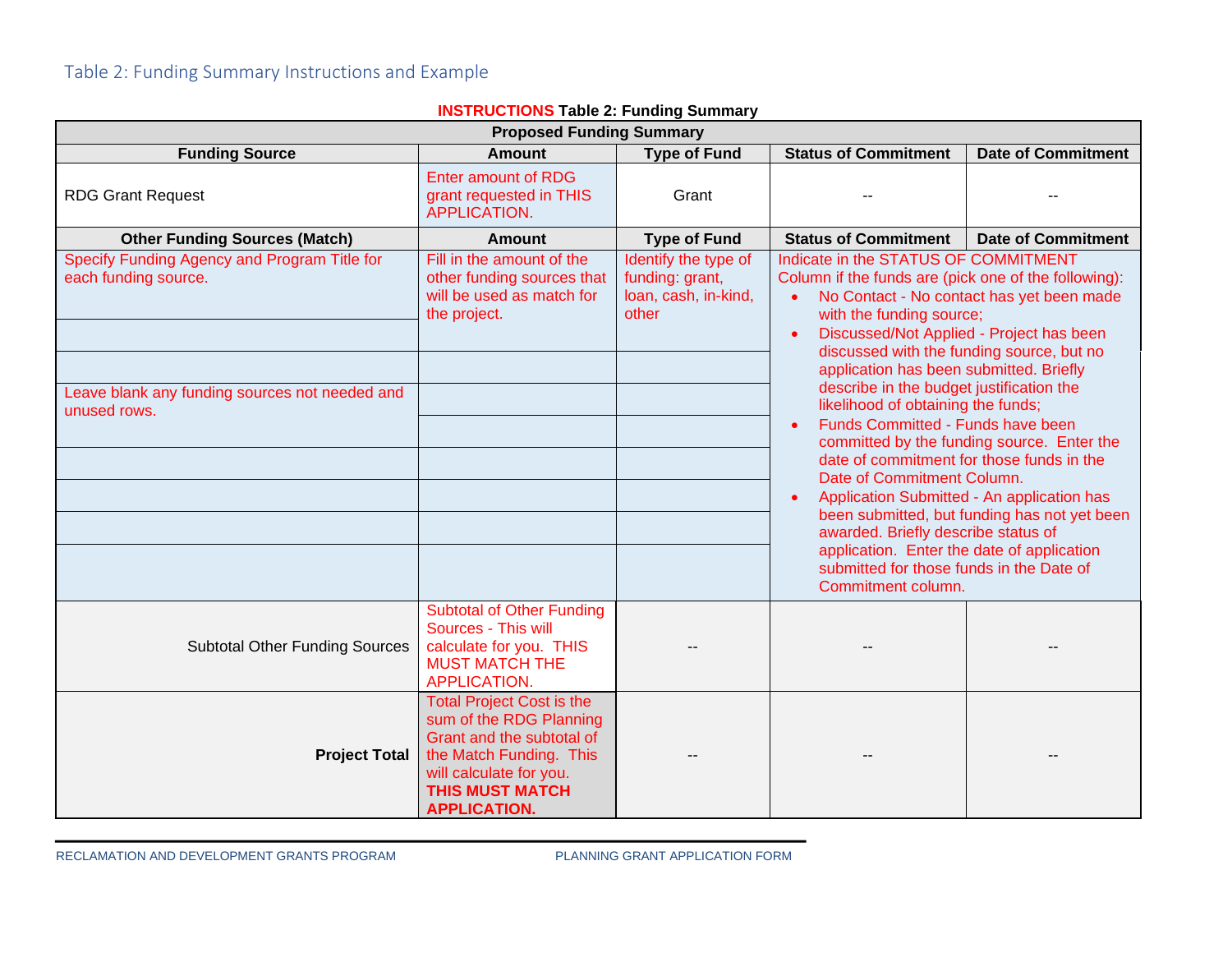| <b>Proposed Funding Summary</b>       |               |                     |                             |                              |  |  |
|---------------------------------------|---------------|---------------------|-----------------------------|------------------------------|--|--|
| <b>Funding Source</b>                 | Amount        | <b>Type of Fund</b> | <b>Status of Commitment</b> | Date of<br><b>Commitment</b> |  |  |
| <b>RDG Grant Request</b>              | \$42,500.00   | Grant               | $\sim$ $\sim$               | --                           |  |  |
| <b>Other Funding Sources (Match)</b>  | <b>Amount</b> | <b>Type of Fund</b> | <b>Status of Commitment</b> | Date of<br><b>Commitment</b> |  |  |
| <b>United States Forest Service</b>   | \$6,082.00    | In-Kind             | <b>Funds Committed</b>      | 5/9/2021                     |  |  |
| <b>DEQ Volunteer Monitoring</b>       | \$4,212.00    | Grant               | Discussed/Not Applied       |                              |  |  |
| MT Fish, Wildlife and Parks           | \$2,716.00    | In-Kind             | <b>Funds Committed</b>      | 3/21/2021                    |  |  |
|                                       |               |                     |                             |                              |  |  |
|                                       |               |                     |                             |                              |  |  |
|                                       |               |                     |                             |                              |  |  |
|                                       |               |                     |                             |                              |  |  |
|                                       |               |                     |                             |                              |  |  |
|                                       |               |                     |                             |                              |  |  |
|                                       |               |                     |                             |                              |  |  |
| <b>Subtotal Other Funding Sources</b> | \$13,010.00   | --                  | $-$                         | --                           |  |  |
| <b>Project Total</b>                  | \$55,510.00   | --                  | $- -$                       |                              |  |  |

# **EXAMPLE Table 2: Funding Summary**